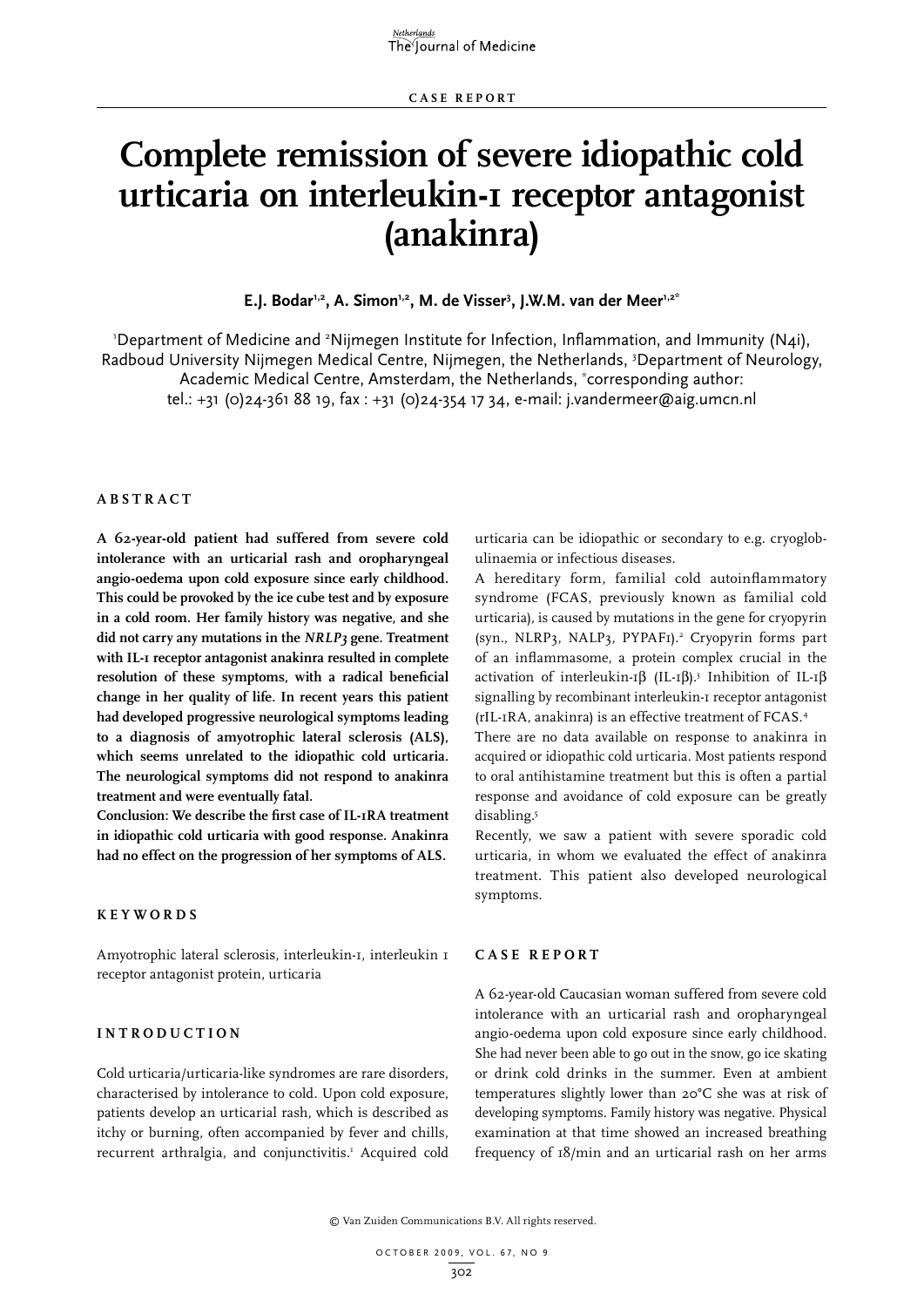that lasted for 30 minutes. The ice cube test (application of ice cube to patient's forearm for five minutes) resulted in a localised urticarial rash after three minutes, still visible 24 hours later (*figure 1*). Exposure to generalised cold in a cold room (4°C, with only regular indoor clothing) was only tolerated for five minutes; this caused general malaise with difficulties in swallowing and dyspnoea. Symptoms were not accompanied by an acute phase response.

In the past she had been investigated by several physicians, and no evidence for an underlying disease (e.g., infection, cryoglobulinaemia) was found. Hence and because of the life-long history, the diagnosis of idiopathic cold urticaria had been made. We sequenced the *CIAS1* gene, the causative gene in FCAS which encodes for cryopyrin, but no mutations were found. Previous treatment by oral antihistamines and steroids had been ineffective.

In the year before presentation, she had gradually developed neurological symptoms, which consisted chiefly of difficulties with speech and swallowing. On examination there was pseudobulbar dysarthria, slight right-sided anterior tibial weakness, elevated arm reflexes and knee jerks, subclonic Achilles tendon jerks and plantar responses in extensor. Extensive ancillary investigations yielded a tentative diagnosis of primary lateral sclerosis.

We studied cytokine production by peripheral blood mononuclear cells (PBMCs). Cells isolated from the patient and two healthy volunteers were stimulated for 24 hours at 37°C with lipopolysaccharide (LPS); supernatant concentrations of IL-1 $\beta$ , TNF $\alpha$  and IL-10 were measured by ELISA. This revealed no increased cytokine production by patient cells; rather, a trend towards less IL-1<sup>β</sup> production (*figure 2*). Incubation of the cells at a lower temperature (20°C) blocked cytokine production almost completely in both volunteers and patient. There was also no difference in cytokine production by patient cells isolated while symptomatic or symptom-free (data not shown). Serum IL-1 $\alpha$  and IL-1 $\beta$  concentrations were not increased.

**Figure 1.** *Patient's right forearm, 24 hours after five-minute ice cube application, still showing a localised urticarial rash*







We decided to treat the patient with anakinra because of the severe, debilitating, cold urticaria, which clinically resembled FCAS. Anakinra treatment 100 mg subcutaneously a day had an immediate effect on the cold tolerance. After two doses, she was able to tolerate cold exposure in the cold room for at least 15 minutes (as long as the investigator, EB), without symptoms. The ice cube test did not lead to an urticarial rash (*table 1*). She was able to drink cold drinks without any symptoms. There was an impressive improvement in general well-being and activity. During follow-up of more than two years on daily anakinra, there was no recurrence of the cold urticaria and cold intolerance.

However, the response of the neurological symptoms was only subjective and temporary. After three weeks of anakinra treatment the patient reported greatly improved swallowing and greater speech facility, but speech analysis did not reveal a clear improvement. Over the ensuing months the neurological signs progressed and electromyographic examination showed signs of spontaneous muscle fibre activity and reinnervation in the thoracic and lumbosacral regions consistent with a diagnosis of ALS. The last examination in June 2008 showed nearly complete loss of the motor ability that enables speech, dropped head, inability to cough voluntarily, generalised weakness of the legs and she admitted to suffering from forced yawning. We decided to try a series of intravenous anakinra 300 mg infusions, but this did not result in any neurological improvement after ten injections. The side effects of anakinra were limited to transient skin lesions at the injection site during the first month; the high dose of intravenous anakinra was well tolerated. The patient recently died from complications of her neurological disease.

Bodar, et al. Cold urticaria in remission on anakinra.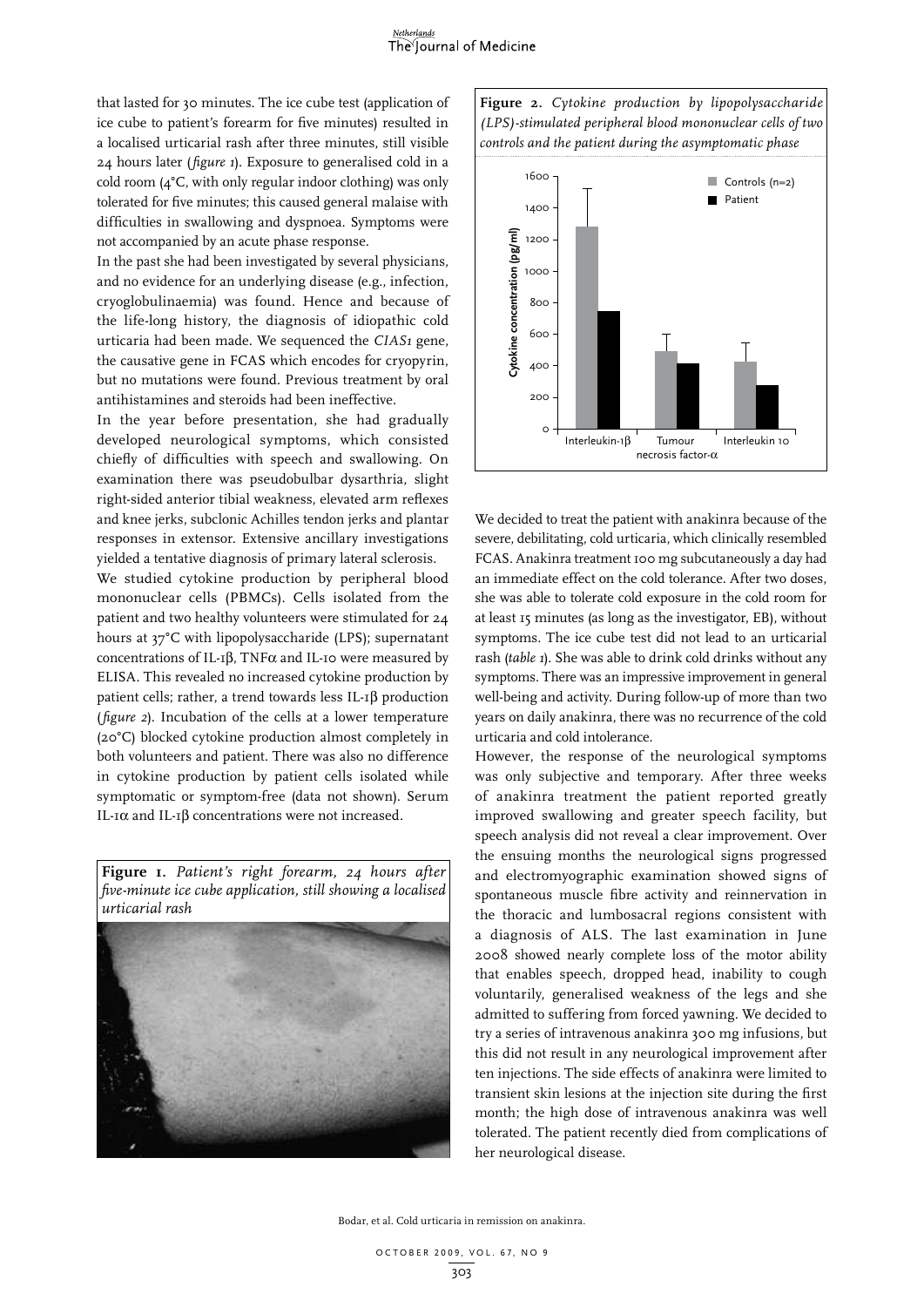|                    |  |  | Table I. Patient characteristics with and without |  |  |  |  |  |
|--------------------|--|--|---------------------------------------------------|--|--|--|--|--|
| anakinra treatment |  |  |                                                   |  |  |  |  |  |

| Condition                                    | Untreated                    | Anakinra 100 mg/day |
|----------------------------------------------|------------------------------|---------------------|
| $CRP$ (mg/l)                                 | <5                           | <5                  |
| Ice cube test                                | Localised urticarial<br>rash | Asymptomatic        |
| Cold room $4^{\circ}$ C                      | Urticarial rash,<br>dyspnoea | Asymptomatic        |
| Outside tempera-<br>ture $<$ 20 $^{\circ}$ C | Urticarial rash,<br>dyspnoea | Asymptomatic        |
| Cold drinks                                  | Angio-oedema                 | Asymptomatic        |
|                                              |                              |                     |

### **D i s c ussion**

We describe a patient with idiopathic lifelong cold intolerance with urticaria, who had a remarkable response to the interleukin-1 antagonist anakinra, which enabled her to restore her social life. Treatment of sporadic or idiopathic cold urticaria with anakinra has not been reported before, perhaps because many patients can be managed with antihistaminic drugs and occasional steroids.<sup>5,6</sup> However, in a severe case like this, anakinra seems to be a beneficial treatment with relatively few side effects. It was recently pointed out that the quality of life is severely hampered in patients with FCAS;7 the severe cold intolerance in our patient had a similar impact.

From the effect of selective IL-I inhibition, as is established by anakinra, it can be inferred that the symptoms in our patient were mediated by interleukin-1. This is, however, not mirrored by the cytokine studies, which did not demonstrate any increased serum concentrations of IL-1 $\beta$ and IL- $I\alpha$ , and no significant differences in production of cytokines (IL-1 $\beta$ , TNF $\alpha$  and IL-10) between patient and controls ( $figure$  2). Interestingly, the IL-1 $\beta$  production by the cells of the patient tended to be lower than that of the controls, where one might have expected higher production. It is not an unusual observation, however, that mononuclear cells from blood do not show relevant cytokine changes, even in clinical situations that are assumed to be cytokine driven (e.g., rheumatoid arthritis, familial Mediterranean fever, and infections such as typhoid fever.) $8-10$ 

The combination of cold urticaria and neurological symptoms is found in the two other clinical syndromes that form part of the spectrum of cryopyrin-associated periodic syndromes (CAPS): in Muckle-Wells syndrome, sensorineuronal hearing loss can develop, and in CINCA/ NOMID (abbreviations for chronic infantile neurological cutaneous and articular syndrome or neonatal-onset multisystem inflammatory disease, two names for the same disease), there is often severe neurological involvement which can include chronic meningitis (headache, seizures and spasticity of the lower extremities), cerebral atrophy,

and sensorineuronal hearing loss.<sup>11,12</sup> These neurological complications also respond, at least partially, to anakinra treatment.13 Our patient had neither a positive family history nor a CIAS1 gene mutation, but in about a third of patients who receive a clinical diagnosis of CINCA/NOMID no gene mutation can be found, and they still respond to anakinra.10 However, the neurological phenotype of our patient did not closely resemble that of CINCA/NOMID, and there was no objective improvement or reversal of the gradual deterioration on anakinra treatment, even in a higher intravenous dose.

In the end, a definite, concomitant diagnosis of ALS was reached. We are not aware of any connection between urticaria and ALS. There have been a number of studies, mostly in mouse models of ALS, pointing to a role for IL- $I\beta$  and caspase-1, the converting enzyme necessary for activation of pro-IL-1 $\beta$  in the pathogenesis of ALS.<sup>14-18</sup> Inhibition of caspase-1, either by pharmacological means $16$ or by crossing the ALS mouse with a mouse with a dominant negative form of caspase-1 expressed in neuronal tissue,18 had a positive effect on morbidity and mortality. We saw no improvement in our patient despite a high intravenous dose of anakinra. It can be argued that the drug is rapidly cleared from the body and may not reach adequate concentrations at the level of the central nervous system.

Anakinra has been found to be effective in a number of autoinflammatory syndromes in recent years, including familial Mediterranean fever (FMF),<sup>19</sup> Schnitzler syndrome,<sup>20</sup> hyper-IgD syndrome (HIDS),<sup>21,22</sup> and TNF-receptor associated periodic syndrome.<sup>23</sup>

In conclusion, this patient with severe idiopathic cold intolerance and urticaria unequivocally responded to IL-1RA, and daily injections gave her a normalised social life. The patient showed progressive neurological deterioration which turned out to be ALS, which did not respond to anakinra treatment.

### **R eferen c e s**

- 1. Wanderer AA, Hoffman HM. The spectrum of acquired and familial cold-induced urticaria/urticaria-like syndromes. Immunol Allergy Clin North Am. 2004;24:259-86.
- 2. Hoffman HM, Mueller JL, Broide DH, Wanderer AA, Kolodner RD. Mutation of a new gene encoding a putative pyrin-like protein causes familial cold autoinflammatory syndrome and Muckle-Wells syndrome. Nat Genet. 2001;29:301-5.
- 3. Drenth JP, van der Meer JW. The inflammasome--a linebacker of innate defense. N Engl J Med. 2006;355:730-2.
- 4. Hoffman HM, Rosengren S, Boyle DL, et al. Prevention of cold-associated acute inflammation in familial cold autoinflammatory syndrome by interleukin-1 receptor antagonist. Lancet. 2004;364:1779-85.
- 5. Siebenhaar F, Weller K, Mlynek A, et al. Acquired cold urticaria: clinical picture and update on diagnosis and treatment. Clin Exp Dermatol. 2007;32:241-5.

Bodar, et al. Cold urticaria in remission on anakinra.